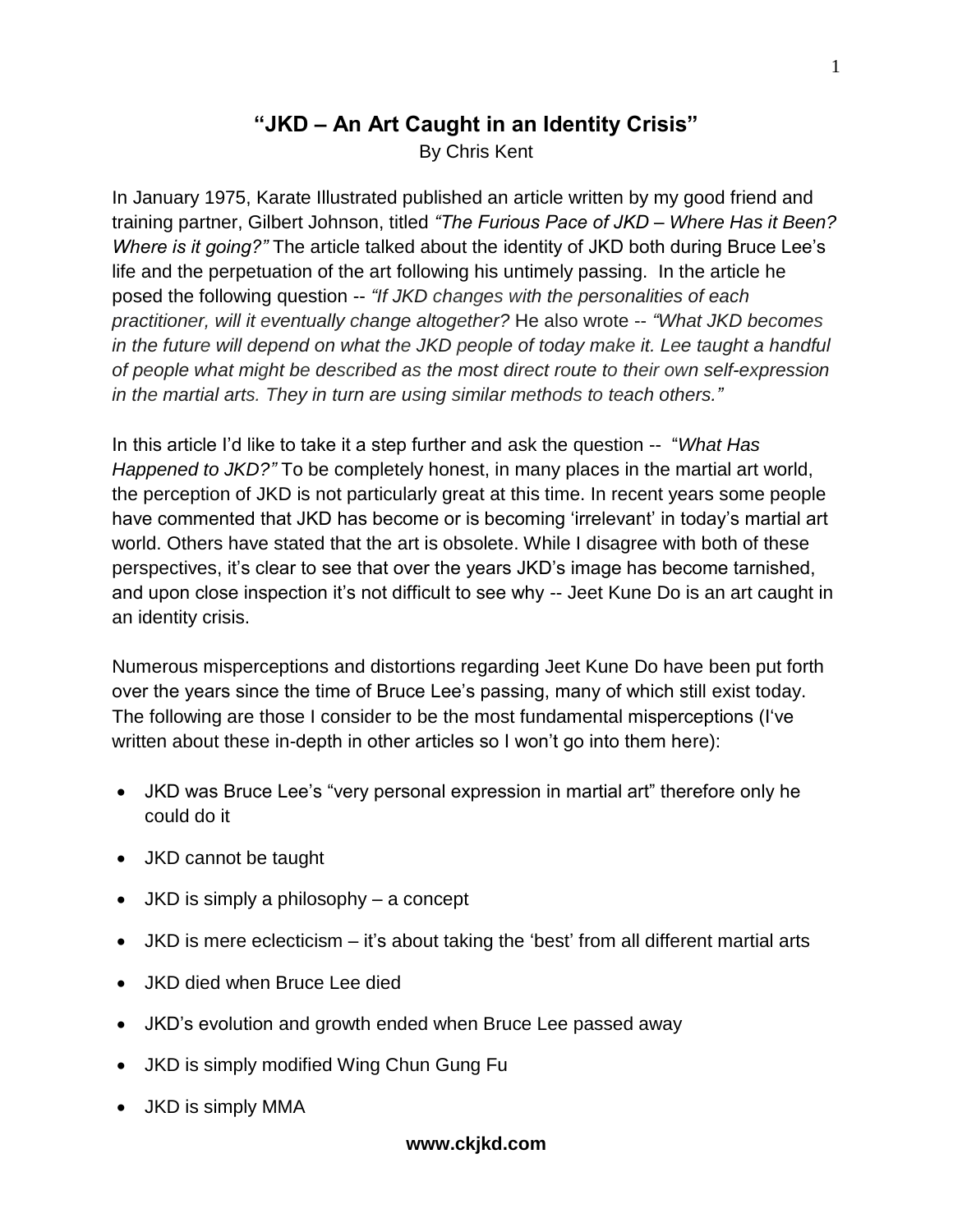This article is not about finger-pointing or playing the blame-game, both of which are a waste of time and energy and do absolutely nothing to fix the situation. The villains I am talking about that exist in the JKD world today are not so much individuals or groups, but rather such things as confusion, ambiguity, apathy, mediocrity, and lack of direction.

Before we proceed any further, we need to understand first and foremost that, regardless of what anyone may think or say, there is no universally-accepted definition of what "Jeet Kune Do" actually is. Some people define it as Bruce Lee's "personal martial expression." Others refer to it as the martial art and philosophy of Bruce Lee. Some consider it simply a concept or an idea, while others view it as a method of martial art research and investigation. Some use the name to refer to only the exact physical techniques that Bruce Lee used and taught, while others use it as an umbrella term to cover a "do-whatever-the-hell-you-want" approach to martial art training.

At one time JKD had a clear-cut and definite sense of identity. Its design, purpose and goals were specific and unambiguous (freedom from styles and systems, totality in combat, self-expression, scientific street-fighting, etc.). All of these things stemmed from Bruce Lee's vision regarding the art and the trajectory of that vision. However, somewhere along the way JKD seems to have lost that clear sense of identity. Over the years it has become blurred and in some cases completely obscured. How did this identity crisis come about? The following are some of the factors that I feel played a prominent part in it:

#### **Lack of "Vision"**

By lack of vision I am talking about a clear-cut and compelling vision regarding JKD which would serve as a catalyst to drive the art forward and give it momentum, energy, and a clear sense of direction. An example of such a vision would be something like -- "To make JKD the most innovative, cutting-edge martial art on the planet." There was no such vision concerning JKD's continued growth and development. Initially this was quite understandable because (a) nobody was expecting or ready for Bruce Lee's death and (b) no one was quite sure which direction to take with regard developing or perpetuating the art following Lee's demise. I remember how devastated Sifu Dan Inosanto was when it happened. He wasn't even sure he wanted to continue teaching JKD anymore (we should all be thankful that he decided to carry on). And in the years that followed when Dan was questioned about the direction he felt JKD should go his basic response was that he wanted JKD to "be known by many but practiced by few." While this sentiment is nice, it's not what would be called a compelling vision. This is not an indictment against Sifu Inosanto, because I firmly believe that his attitude towards the growth and development of JKD stemmed in large part from a promise he says that he made to Bruce Lee about not commercializing the art and making a lot of money off of it; a promise he steadfastly remained true. Had he wanted to, Dan Inosanto could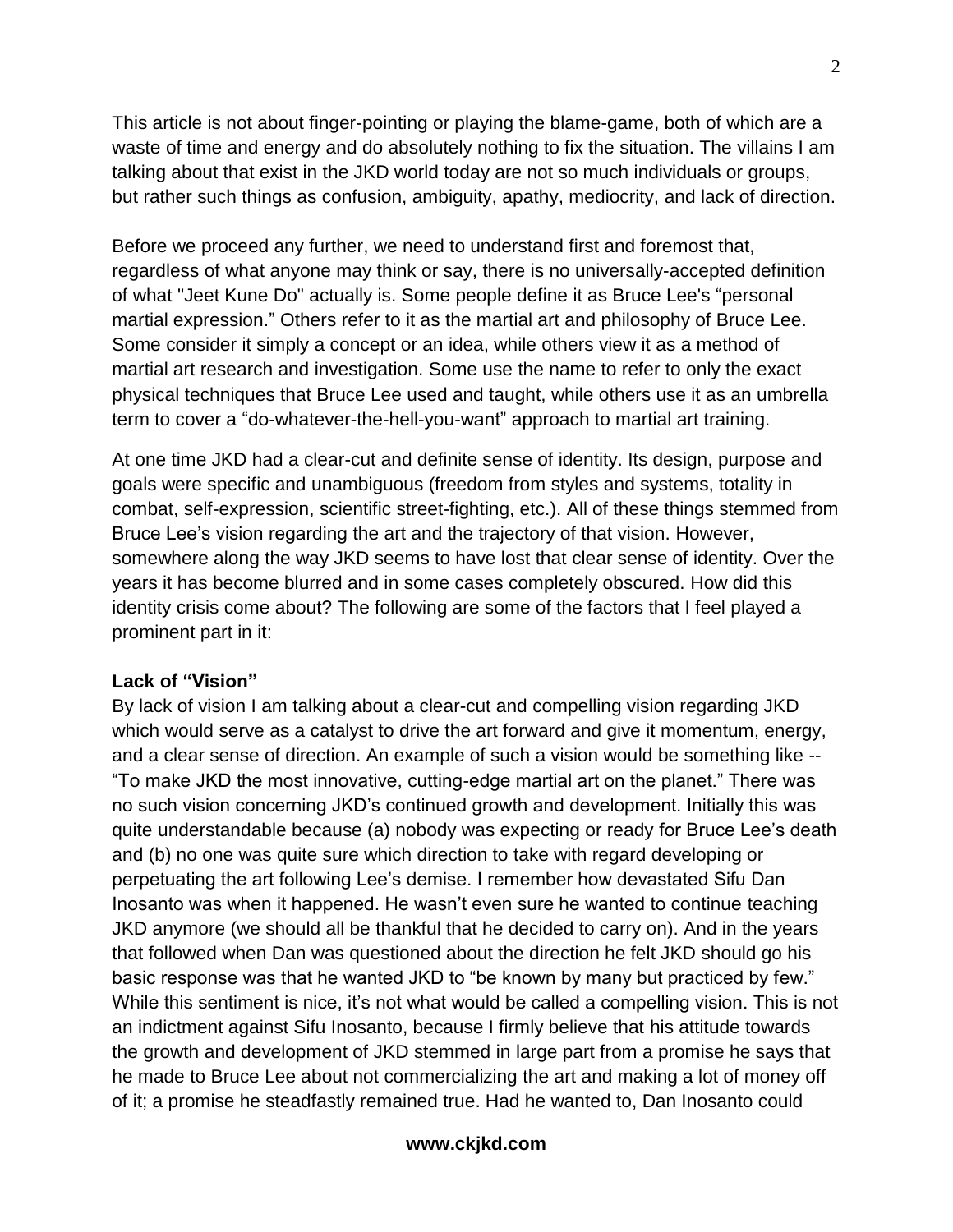have become a millionaire many times over by capitalizing on his friendship and affiliation with Lee.

### **Fragmentation of the JKD Family**

While he was alive, Bruce Lee served as an extremely strong gravitational field that held the people who were training with him tightly together. After his death that gravitational field remained strong for several years, but eventually, over time, it began to weaken, and a fragmentation of the JKD clan began to take place.

For instance, some of the senior students who had trained with Bruce and Dan Inosanto at the Los Angeles Chinatown school and then in Dan's backyard gym began turning up less and less to train after the Filipino Kali Academy was opened in Torrance, California. Eventually some of them stopped coming completely. Part of this may have been due to the normal twists and turns that take place in people's lives. However, part of it was also due to the fact that there were differing and conflicting opinions over the direction JKD should go and what should be done with the art. Some people believed the art should be shared with members of the public while others felt that it should be kept small and taught only privately in backyards or garages. Some people believed that other elements and training methodology could and should brought into what was being taught, while others objected and firmly believed that the art was complete as is and nothing needed to or should be added.

Eventually, different factions or camps (JKD Concepts, Original JKD, and other splinter groups) came into existence. As with the world of religion, the question asked became "What JKD denomination are you?" To make matters worse, illegitimate JKD schools and instructors began popping up both in the U.S. and various other countries around the world.

It should be noted that over the years two JKD organizations were formed by the JKD clan to help sort out the situation, deal with the phony JKD groups, and hopefully bring the various legitimate groups together in some form of harmony and interaction. The first was "The JKD Society" which was formed in the early 1980's and the second was "The Jun Fan JKD Nucleus" which began in the mid 1990's. Senior first-generation JKD people such as Dan Inosanto, Richard Bustillo, Daniel Lee, Ted Wong, and Jerry Poteet were part of both groups (although Dan Inosanto elected to not be a part of the Nucleus following its initial meeting). I, along with several other second-generation instructors was also part of both organizations. While both organizations were armed with noble intentions, for reasons that would take far longer to explain than I have time for in this article, both groups ultimately failed in their proposed objectives and were ultimately disbanded. With various groups and people now vying for the top spot in the JKD world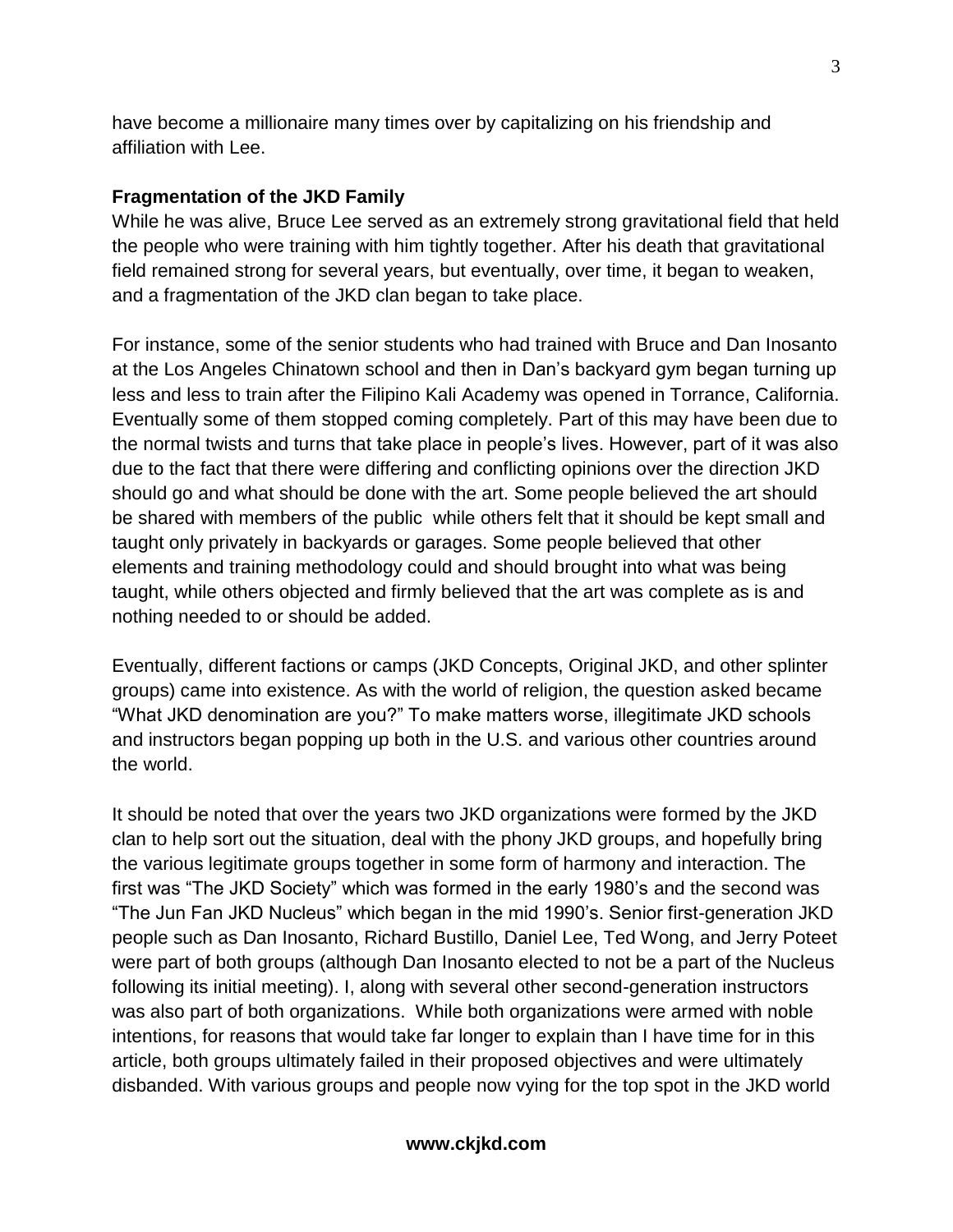and staking their claim that their JKD was the 'real' or 'true' JKD, the fragmentation continued and Jeet Kune Do eventually became one of the biggest political hornet's nests in martial art history.

It's now 2018 and while many in the JKD world still like to continue to speak about JKD in terms of "family," "tribe," "clan," and other totally inclusive "we're all in this together" type of euphemisms, in reality such is not the case. As in the world of business, everyone, to use the phrase, wants a piece of the action. Some groups, while having different ideas and opinions, choose to respect each other get along amicably with one another. Others have not, choosing instead to disseminate negative material about their supposed rivals and striving to spread dissension and create discord. The unfortunate victims of such actions are the members of the public who are sincerely interested in seeking to learn about the art.

### **Decline of JKD Culture**

When the first public training facilities at which JKD was taught (The Filipino Kali Academy, The Inosanto Academy, and The IMB Academy) initially began they all possessed what I call a strong JKD culture. By culture I am referring to the core beliefs and values of the schools, and patterns of behavior of those who trained at them. The essential nature of JKD was the same at all of the places. Simplicity, directness and non-classicalism were the foundation stones upon which the entire art was built. Speed, power, adaptability, and flow were fundamental principles upon which physical techniques and actions were developed. Sparring was the lifeblood of the art, and everything was pressure-tested out on the floor to see if it was functional and worked in a real-life combative situation. If it did it was kept, if it didn't work or work well it was tossed out.

In addition, regardless whatever other arts might have been shown or explored at the school during both the senior JKD class and the regular Phase 1-4 classes (who, even though they might often doing the same techniques that the JKD class was doing, were told they were not learning JKD but Jun Fan Gung Fu), the overarching idea was that if one chose to absorb something, it was adapted and synthesized into one's core structure so that what you ended up with was a single, cohesive art that covered all elements of fighting. It wasn't about accumulation or adding things because they looked cool or simply for the sake of adding. While one of the fundamental tenets of JKD may have been constant growth, it was growth which maintained a central theme, which was total combat efficiency. Things that were brought in were analyzed, stripped down to their essence, and simplified if necessary to make them more efficient or effective. This is what is commonly referred to as the "JKD mindset," and it was an integral and essential part of one's personal development. Even the Filipino martial arts of Kali and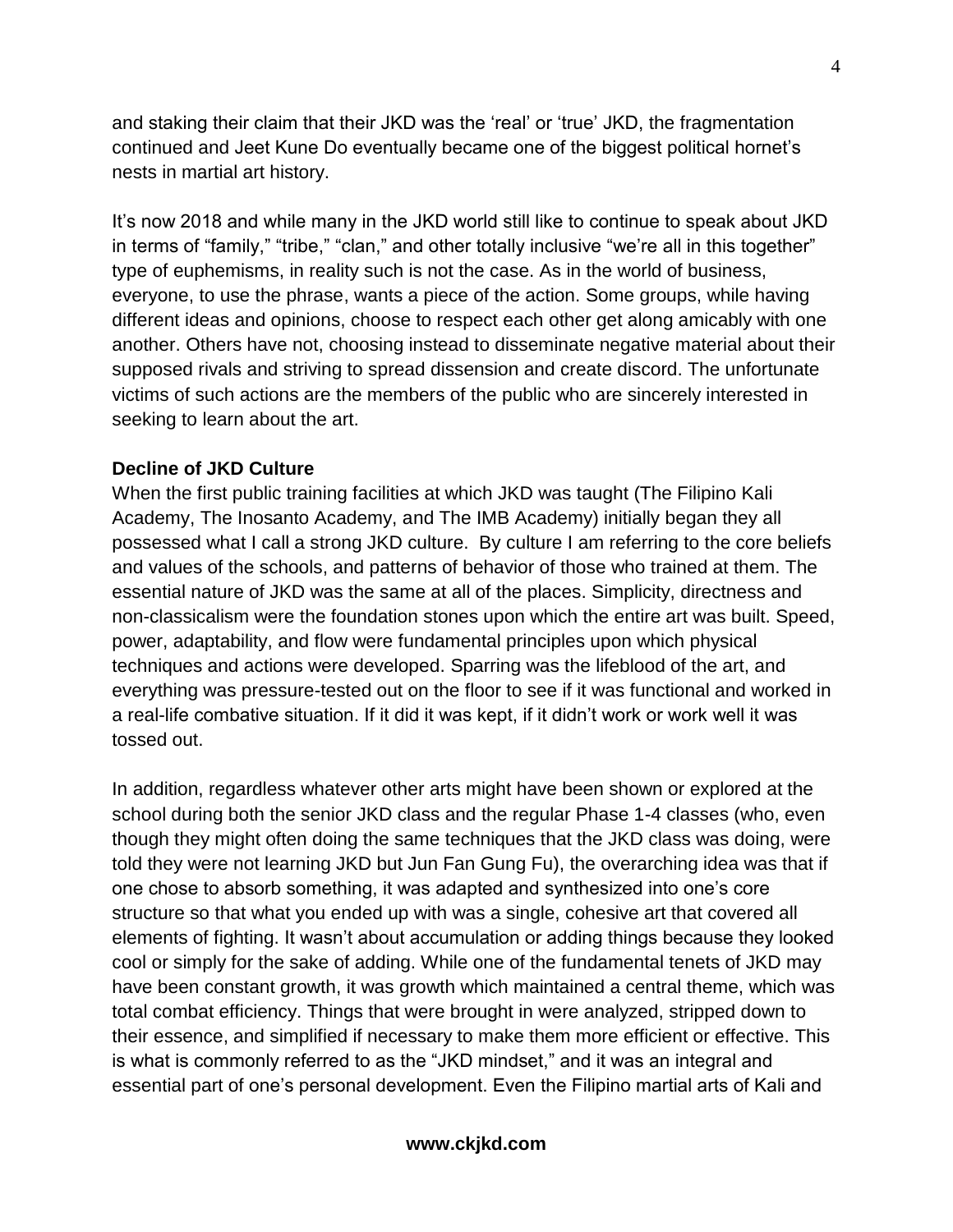Escrima which at the time were being taught concurrently with the JKD were heavily influenced by this JKD culture and mindset.

In the early 1980's things began to change and the perspective began to shift. Various different arts were brought in from the outside and added to the school curriculum (as opposed to elements of them being absorbed into overall structure as I mentioned). Although the Jun Fan Martial Arts Phase classes and Filipino Kali/Escrima were still on the menu, the curriculum now offered became more of a multi-brand experience with different arts being taught and students taking their pick of what classes they wanted to attend. Perhaps instead of training in Jun Fan they wanted to study Boxe Francaise – Savate or train in Thai Boxing or Silat. Perhaps they wanted to train in several arts at the same time. The choice was theirs. The result of this was that there was a gradual shift in perspective regarding martial art training. The mindset began to change, and as it did the JKD culture which was so strong and prevalent earlier slowly began to wane.

There is also another factor which I believe contributed to the loss of JKD culture at many martial art training facilities and has played a significant role in JKD's current identity crisis, and that is the martial art "industry." Over the years, some individuals and groups in the JKD world started following an agenda set by the martial art industry – an industry that by and large did not share JKD's goals, mindset, or attitude (remember that JKD was developed by a martial art rebel, and was rebellious in nature, throwing away anything considered non-essential to martial art training, including such things as colored belts, traditional uniforms, forms, etc.).They latched on to and began following guidelines given out by professional martial arts business consulting organizations on how to run their school and program and make JKD fit into the mainstream martial art industry so they could cater to more people. There were even programs advertising how a martial art school could add JKD to their current curriculum (regardless of whatever other arts they taught) in order to generate more income.

I personally feel that a lot of the schools and instructors who became ensnared in this trap ended up sacrificing the soul of Jeet Kune Do for profit and paying little more than lip-service to the art. And again, who paid the price? That's right, the public. How would the unknowledgeable person interested in possibly studying JKD who is scrolling through the internet looking for schools in his or her area or who walks into a school or training facility to check it out tell the difference? They had no reason to suspect that the school displaying Bruce Lee's JKD symbol amidst several others in their advertising or on their window or school t-shirt didn't actually "teach" JKD per se, or was merely using the name to cover a 'do-what-you-want' approach to teaching.

**The "Classicalization" of JKD**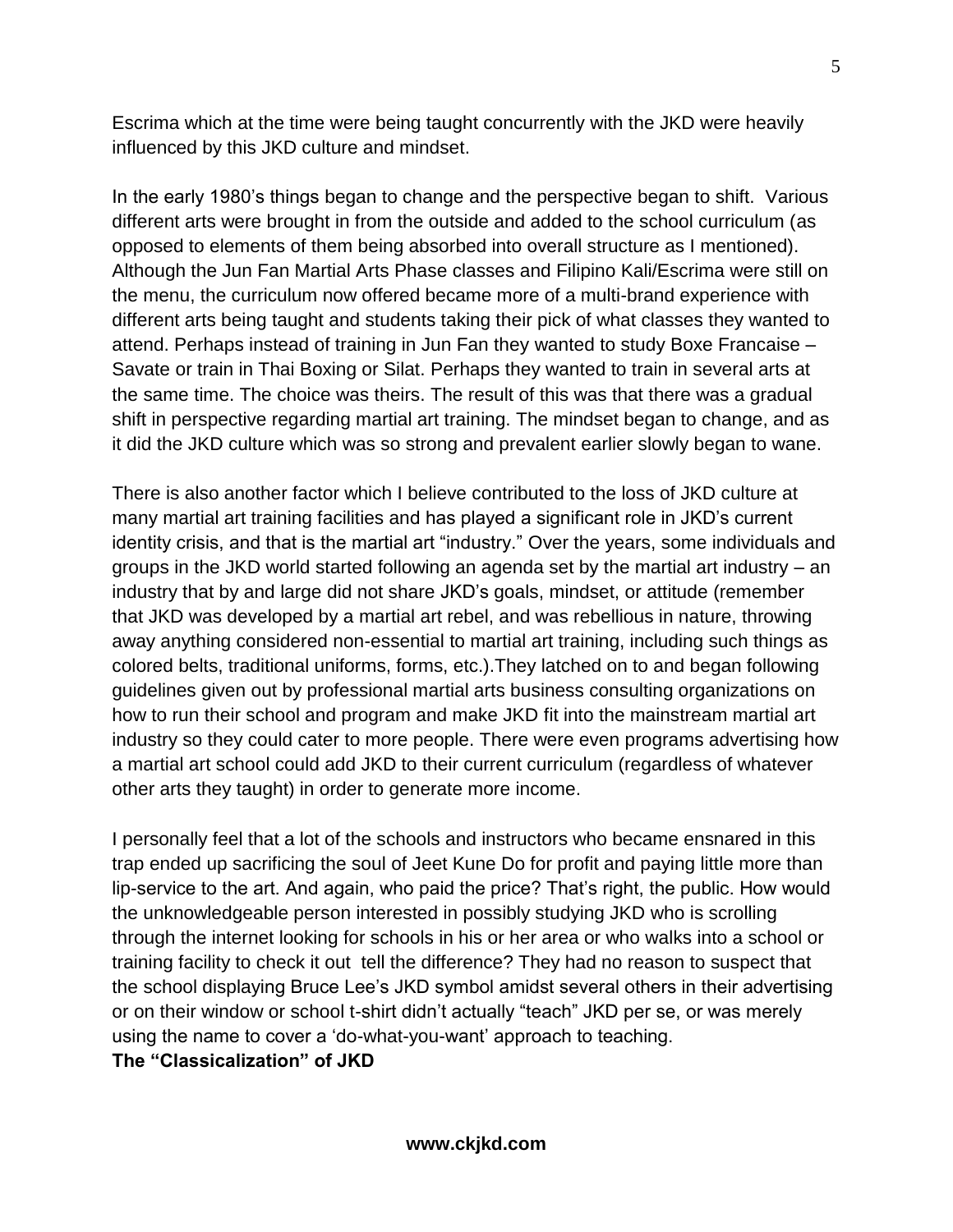Since the mid to late 1990's there has been a kind of movement underway, the goal of which appears to be an attempt to formalize and in some ways even "classicalize" Jeet Kune Do. This includes such things as the addition of more and more Chinese jargon which has been steadily creeping in and now fills many people's JKD vernacular -- the development of various pre-arranged sets and forms -- the handing out of belts and sashes, etc. In more recent years some people have put a great deal of energy in trying to somehow reconnect JKD to Wing Chun in some way. Some have even put forth the notion that in order for a person to truly understand JKD, it is necessary for them to study Wing Chun Gung Fu in depth.

While some Chinese terminology has always been a part of JKD (I use some of it myself), it was always quite limited. Now one finds more and more of it being brought into full use and pushed on people for everything related to JKD, from the names of tools one uses (jeong = palm), to the names of various techniques one uses (o'ou chuie = hooking fist), to one's level or standing in the JKD family hierarchy (Si Bak, etc.), and even the term used for your teacher's spouse (Si Mo).

I'd like to address the issue of pre-arranged sets and forms, because more of them have been popping up in many people's JKD curriculum, especially since the mid-1980's (such as the "Ung Moon" form and "JKD wooden dummy sets"). When I first began training in JKD, I learned a pre-arranged sequence of kicking actions which was called "The JKD Kicking Set," which for all intents and purposes was basically a form. This kicking set was also taught in the Los Angeles Chinatown school as part of the curriculum. (You can find it listed in the "12 Week Lesson Plan for JKD") However, as soon as I learned the set I was told by Dan that I should toss it away and instead shadowbox and freelance my kicking. Years later I was also with Dan when he put together what he referred to as the "JKD Wooden Dummy Set." While this was a predesigned set of movements, it was very fluid and mobile and built around actions that we actually used in JKD as compared to the traditional 108 movement form taught in Wing Chun. And as with the kicking set, once I had learned it, Dan told me to use my imagination and simply freelance my actions on the dummy instead. That was it as far as any forms or sets went. (For further information about this subject I suggest you read Dan Inosanto's Inside Kung Fu article *"Was Bruce Lee Anti-Form*?", which, while being somewhat ambiguous, discusses the subject in greater detail).

One of the fundamental reasons many people have been attracted to training in the art of JKD has always been the idea that they didn't have to deal with such things as belts, uniforms, and learning various martial art forms -- the very things that some JKD schools and instructors are now busy adding in. Personally, while I cannot say what the purpose or motive behind this movement to classicalize JKD might be or what those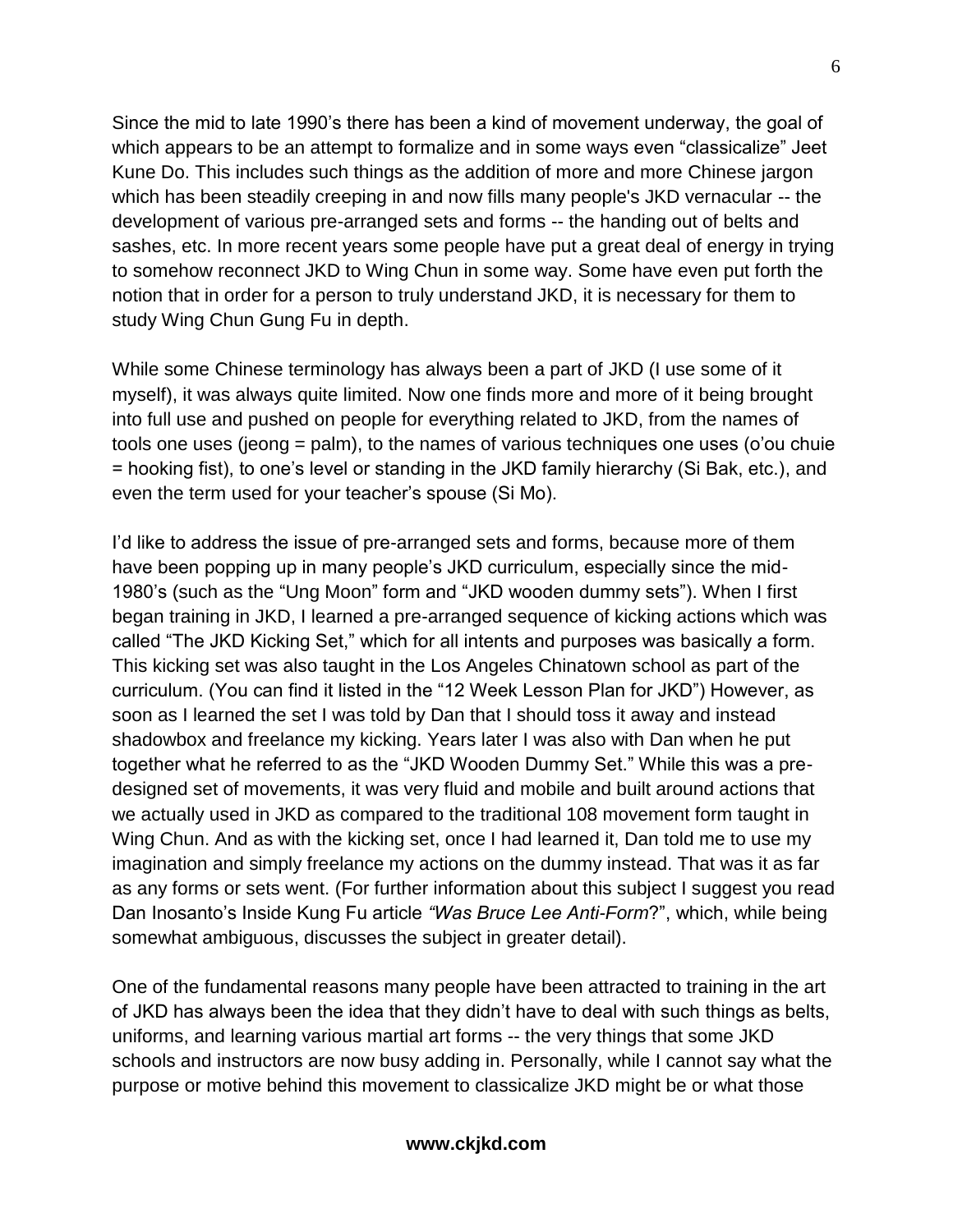involved hope to achieve, I do, however, know it has definitely contributed to JKD's identity crisis.

## **Confusion between JKD and MMA**

A lot of people today tend to confuse JKD with what is now referred to as "Mixed Martial Arts" and it's easy to understand the reason for this. JKD is considered by many to be the "original mixed martial art" because it seeks totality in personal combat considering all ranges and aspects of fighting. However, while there are some similarities that do exist between Jeet Kune Do and mixed martial arts, they're not the same thing. While MMA may have adopted some of the principles that exist in JKD, such as being a wellrounded fighter who is able to function in the various ranges and aspects of fighting, there are some major differences between the two. On the most fundamental level there are rules in MMA. It's a competitive combat "sport", and as such, the rules and regulations dictate the direction of training. There are, for example, numerous actions that are considered "fouls" in MMA competition that are exactly the type of action a JKD practitioner might use in a self-defense situation, such as kicking the knee, kicking, punching or grabbing the groin, pulling the hair, poking the eyes, finger locks, etc. Remember, JKD has always been about combat "as it is", without any rules or restrictions. This in no way denigrates MMA or its practitioners. Some of the best martial artists in the world today are involved in the sport, and there are many world champion MMA fighters who cite Bruce Lee as their source of inspiration. A number of them have even studied aspects of JKD to supplement their training. Anderson Silva, for example, has visited Dan Inosanto on at least one occasion to train with him at his school.

Now that we've looked at some of the factors which have played a part in Jeet Kune Do's identity crisis, the questions that need to addressed and answered are (a) What can be done to correct JKD's identity crisis? (b) How can each of us (JKD practitioners and teachers) be part of the solution to the problem? If we want Jeet Kune Do to take its rightful place in the pantheon of martial arts, there are several things that I believe we need to do:

# **Establish/Re-establish the vision regarding JKD**

If we don't have a clear-cut vision of JKD, how can we expect other people to? We need to establish (or re-establish) a clear, unambiguous vision of what JKD is and know how we want the art to be perceived by the rest of the martial arts world. Such a vision will give us a clear sense of purpose, and serve as a catalyst to drive JKD forward and give it energy and a focused sense of direction.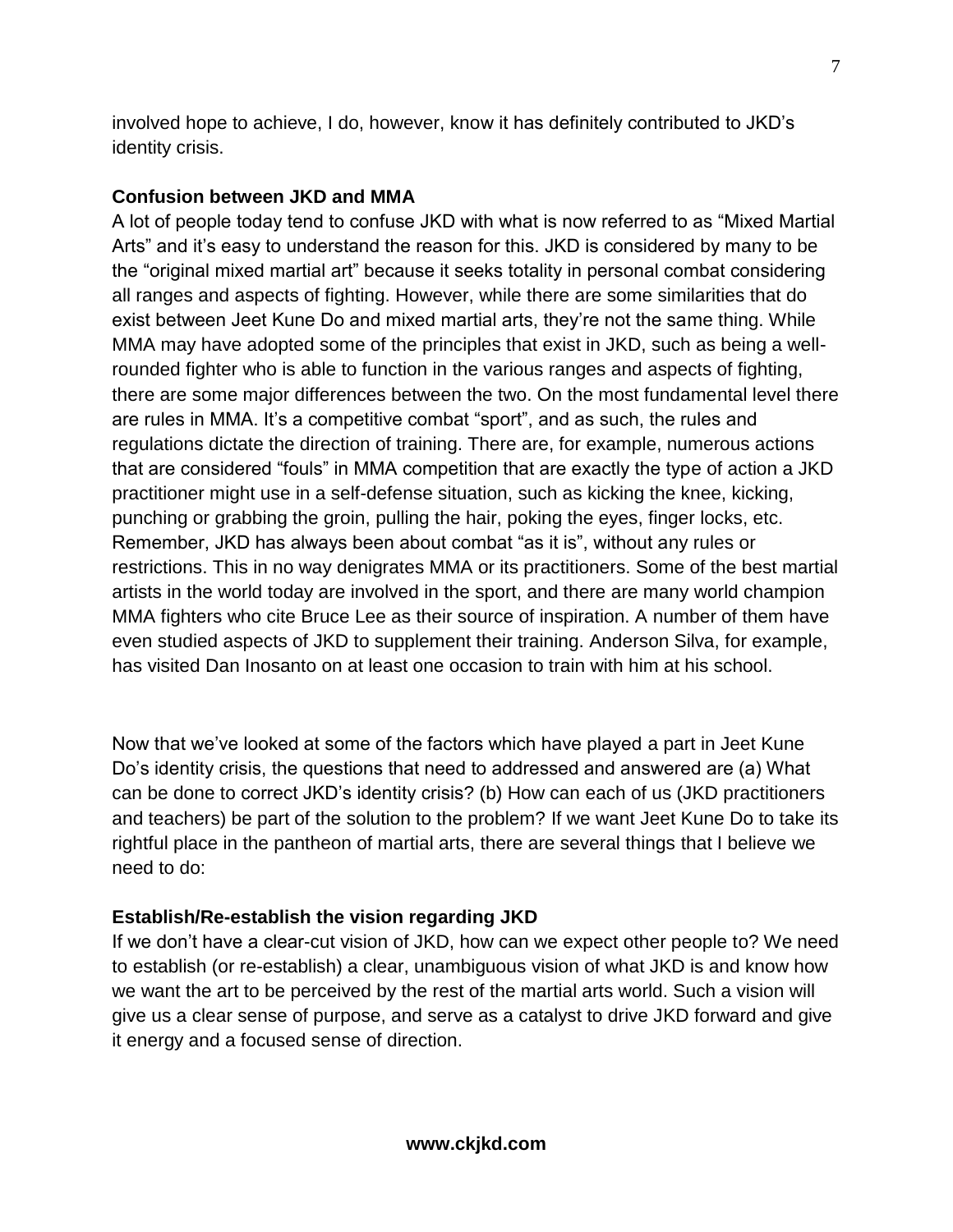How can we go about establishing the vision? To do this we need to understand the thinking processes of the art's originator (the evolution of Bruce Lee's thinking). We also need to look at the trajectory of the original vision, which traveled from the objective of creating the ultimate fighting system, to the idea of doing away with martial art styles and systems entirely and offering total physical, mental, and spiritual freedom for the individual practitioner.

It's not about trying to create an entirely new vision regarding JKD, but rather to shine a light on the spirit that's already there – that's always been there. It's not about clinging to the founder (which, for some people means they need to stop staring at the 'finger' and instead look at 'the heavenly glory'). Rather, it's about understanding what the soul of JKD is – what its core values and beliefs are – what it stands for. Once the vision for JKD is established, we can kick into action to actualize it and bring it to life.

### **Cultivate a strong JKD Culture**

We need to make sure that the essential nature of JKD, its "DNA" if you will, is being transmitted and imparted to the new generations of practitioners coming in. In order to do that we must make sure to develop and maintain a strong JKD culture in any and all schools and training facilities at which the art is taught. As I said, by culture I'm talking about core beliefs and values, and patterns of behavior.

Wherever JKD is being taught, be it a professional martial art school, a backyard gym, or a garage, it should be a learning environment in which a student can immerse themselves and experience JKD with all their senses, develop what is referred to in JKD as the 'educated eye' and the 'discerning mind', and perhaps most important of all, cultivate the "JKD mindset."

Cultivating a strong JKD Culture is not about creating some brand new sort of culture, or being a slave to an old one. We want the heritage but don't want to be stuck in the past. We want the art to move forward. It's about making sure that the culture that played such an important role in JKD's development is maintained and doesn't simply disappear.

# **Maintain Jeet Kune Do's Relevance**

The word 'relevant' is defined as *"Appropriate to the current time, period or circumstances; of contemporary interest."* As I stated at the beginning of this article, there are some people in the martial art world who feel that JKD has become, or is becoming irrelevant or obsolete. I disagree. While times may have changed, we, as human beings, haven't, and the fundamental principles of JKD are just as relevant today as they were fifty years ago.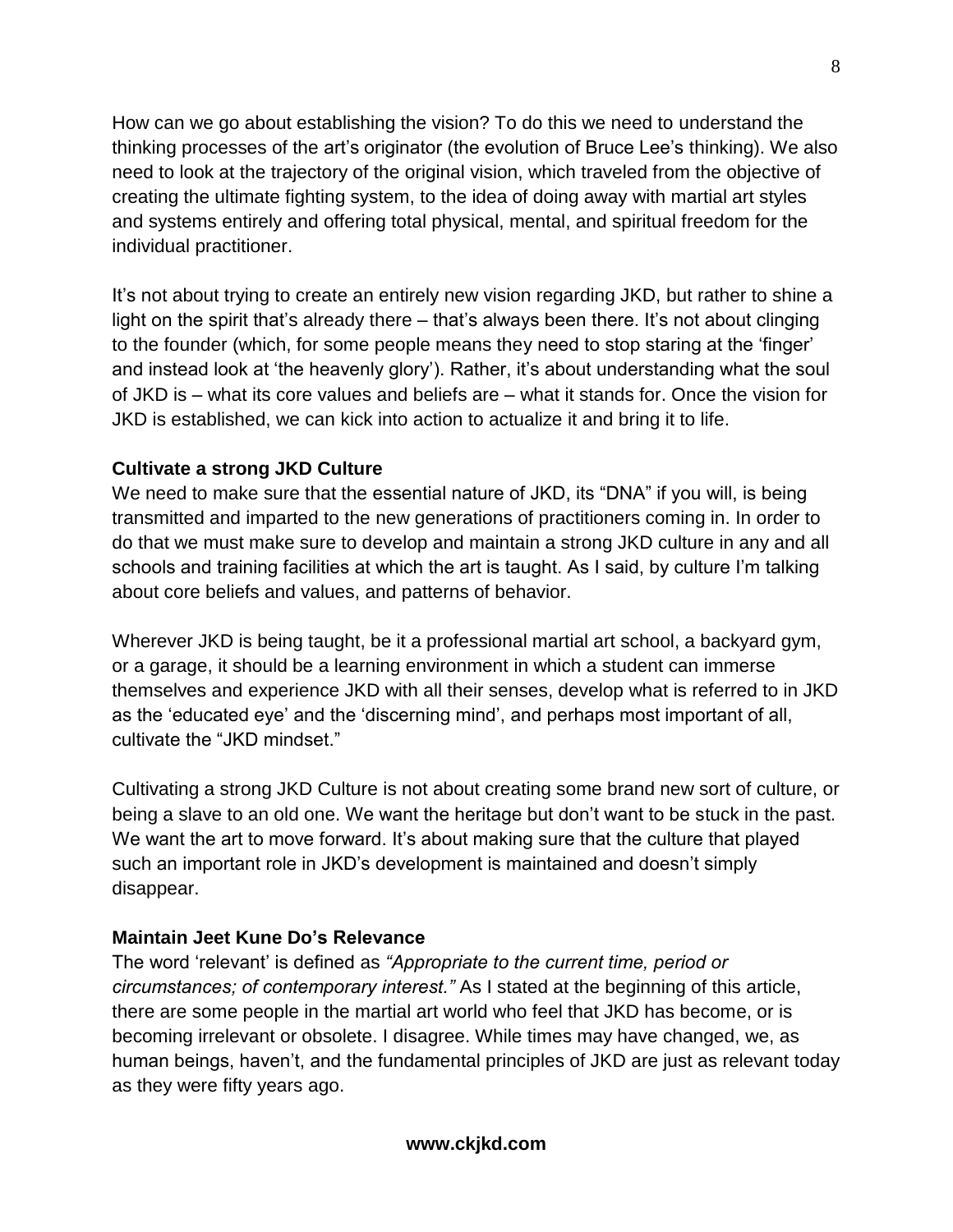However, in some ways JKD has definitely suffered from neglect in the area of its relevance and vitality in today's martial arts world. The reason for this is not because of the art itself, but because of the mindset of some of the practitioners and teachers. These people adamantly refuse to expand their thinking and step out of their comfort zone, and hold firm to the belief that if Bruce Lee didn't say it, write it, or do it, then it cannot be called JKD. They have, in effect, solidified and 'crystallized' JKD.

With the advent of mixed martial arts there has been a shift in the collective consciousness of martial arts practitioners. As a result, the differentiation between JKD and many other martial arts has been slowly but steadily eroding over the years. Some of the other martial arts have caught up with JKD technically (and I would even go so far as to say that in some they may have even surpassed it in certain aspects). And while there may be an established "core," if the art does not remain alive and dynamic and continue to develop and grow, it will stagnate and eventually glide downwards.

There is a quote that states, "*The relevant can, if we are not careful, become the irrelevant."* We need to invest time and energy in JKD to make sure that the art retains its relevance and vitality. We must to be willing to expand our thinking and step out of our comfort zone. We need to remain open to progress, to changes and improvements in such things as training methods, technology, etc. But we also need to remember that with regard to JKD, growth and development isn't simply an eclectic, do-whatever-thehell-you-want approach to training. We need to know where we want to get to and use the fundamental principles that are an integral part of JKD as guides or signposts for our journey.

### **Build Bridges**

As I said, there are various factions and camps that exist in the JKD world today, all pushing their own point of view regarding the art. If we wish to help JKD regain its true identity, we need to strive to build bridges that unite or connect people rather than barriers that separate them; bridges that lead to better understanding and better relationships within the JKD community. How do we go about doing this? The answer is by focusing on inclusion rather than exclusion. We do it by seeking out similarities rather than differences, by finding commonalities of thought and ideas – by setting aside creative or philosophical differences and engaging and talking with individuals who don't agree with us on various subjects concerning the art. We do it by inviting people to share in an aggregate vision as opposed to a single forced vision regarding JKD.

The best in any industry bring out the best in one another, and it's no different for Jeet Kune Do. Through inclusion we can bring out the best in one another. We need to stop